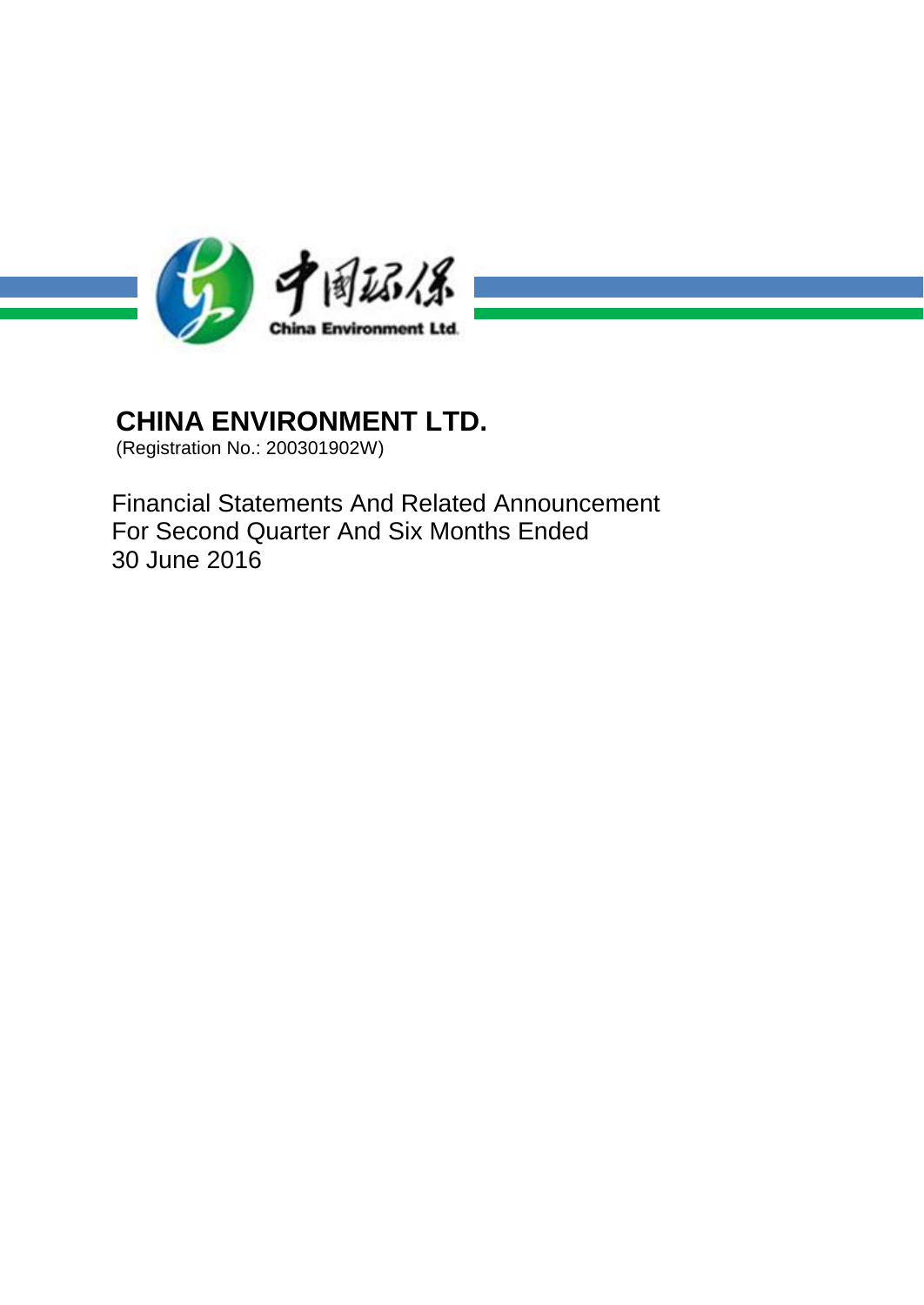

**UNAUDITED FINANCIAL RESULT ANNOUNCEMENT FOR THE SECOND QUARTER AND SIX MONTHS ENDED 30 JUNE 2016**

**PART I - INFORMATION REQUIRED FOR ANNOUNCEMENTS OF QUARTERLY (Q1, Q2 & Q3), HALF-YEAR AND FULL YEAR RESULTS**

**1.(a) An income statement and statement of comprehensive income, or a statement of comprehensive income, for the group, together with a comparative statement for the corresponding period of the immediately preceding financial year.**

**CONSOLIDATED STATEMENT OF PROFIT OR LOSS AND OTHER COMPREHENSIVE INCOME**

|                                    |                | <b>Unaudited</b> | Increase/                    |                | <b>Unaudited</b>      | Increase/  |
|------------------------------------|----------------|------------------|------------------------------|----------------|-----------------------|------------|
|                                    |                | 3 months ended   | (Decrease)                   | 6 months ended |                       | (Decrease) |
|                                    | 30.06.2016     | 30.06.2015       |                              |                | 30.06.2016 30.06.2015 |            |
|                                    | <b>RMB'000</b> | <b>RMB'000</b>   | $\frac{0}{0}$                | <b>RMB'000</b> | <b>RMB'000</b>        | $\%$       |
|                                    |                |                  |                              |                |                       |            |
|                                    |                |                  |                              |                |                       |            |
| Revenue                            | 1,645          | 113,546          | (98.6)                       | 1,645          | 158,865               | (99.0)     |
| Cost of sales                      | (1, 434)       | (86, 101)        | (98.3)                       | (1, 434)       | (121, 769)            | (98.8)     |
| <b>Gross profit</b>                | 211            | 27,445           | (99.2)                       | 211            | 37,096                | (99.4)     |
| Other income                       | 462            | 270              | 71.1                         | 2,409          | 544                   | 342.8      |
| Other expense                      | (356, 760)     |                  | $\qquad \qquad \blacksquare$ | (359, 927)     |                       | N.M.       |
| Selling and distribution expenses  | (1,203)        | (3, 198)         | (62.4)                       | (2,619)        | (5, 175)              | (49.4)     |
| Administrative expenses            | (9, 582)       | (11,996)         | (20.1)                       | (22, 278)      | (14, 921)             | 49.3       |
| Finance costs                      | (2, 424)       | (3, 720)         | (34.8)                       | (4, 827)       | (6, 723)              | (28.2)     |
| (Loss) / Profit before tax         | (369, 296)     | 8,801            | N.M.                         | (387, 031)     | 10,821                | N.M.       |
| Tax (expense) / credit             |                | (2, 495)         | N.M.                         | $\blacksquare$ | 2,037                 | N.M.       |
| Net (loss) / profit for the period | (369, 296)     | 6,306            | N.M.                         | (387, 031)     | 12,858                | N.M.       |
| Attributable to:                   |                |                  |                              |                |                       |            |
| Owners of the Company              | (369, 245)     | 6,382            | N.M.                         | (386, 924)     | 13,008                | N.M.       |
| Non-controlling interests          | (51)           | (76)             | (32.9)                       | (107)          | (150)                 | (28.7)     |
| Net (loss) / profit for the period | (369, 296)     | 6,306            | N.M.                         | (387, 031)     | 12,858                | N.M.       |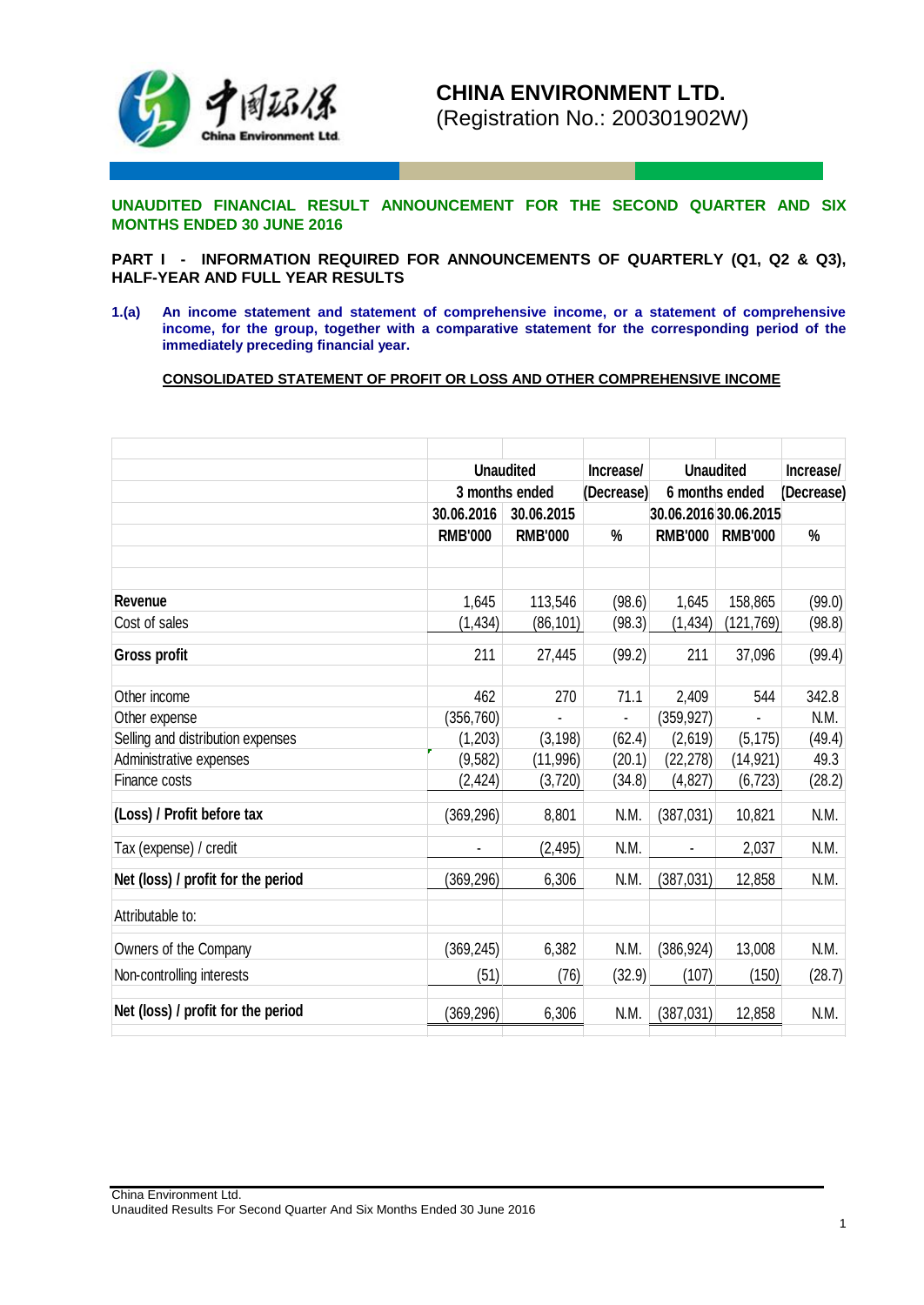

**UNAUDITED FINANCIAL RESULT ANNOUNCEMENT FOR THE SECOND QUARTER AND SIX MONTHS ENDED 30 JUNE 2016**

**PART I - INFORMATION REQUIRED FOR ANNOUNCEMENTS OF QUARTERLY (Q1, Q2 & Q3), HALF-YEAR AND FULL YEAR RESULTS**

**1.(a) An income statement and statement of comprehensive income, or a statement of comprehensive income, for the group, together with a comparative statement for the corresponding period of the immediately preceding financial year.**

### **CONSOLIDATED STATEMENT OF PROFIT OR LOSS AND OTHER COMPREHENSIVE INCOME (CONT'D)**

|                                                                      | <b>Unaudited</b> |                | Increase/  | <b>Unaudited</b>      |                          | Increase/  |
|----------------------------------------------------------------------|------------------|----------------|------------|-----------------------|--------------------------|------------|
|                                                                      |                  | 3 months ended | (Decrease) |                       | 6 months ended           | (Decrease) |
|                                                                      | 30.06.2016       | 30.06.2015     |            | 30.06.2016 30.06.2015 |                          |            |
|                                                                      | <b>RMB'000</b>   | <b>RMB'000</b> | $\%$       | <b>RMB'000</b>        | <b>RMB'000</b>           | $\%$       |
|                                                                      |                  |                |            |                       |                          |            |
|                                                                      |                  |                |            |                       |                          |            |
| Net (loss) / profit for the period                                   | (369, 296)       | 6,306          | N.M.       | (387,031)             | 12,858                   | N.M.       |
| Other comprehensive (loss) / income:                                 |                  |                |            |                       |                          |            |
| Currency translation differences                                     |                  |                |            |                       |                          |            |
| arising from consolidation                                           | 2,023            | 940            | 115.2      | 8,081                 | (1, 307)                 | N.M.       |
| Total comprehensive (loss) / income for the period                   | (367, 273)       | 7,246          | N.M.       | (378, 950)            | 11,551                   | N.M.       |
| Attributable to:                                                     |                  |                |            |                       |                          |            |
| Owners of the Company                                                | (367, 222)       | 7,322          | N.M.       | (378, 843)            | 11,701                   | N.M.       |
| Non-controlling interests                                            | (51)             | (76)           | (32.9)     | (107)                 | (150)                    | (28.7)     |
| Total comprehensive (loss) / income for the period                   | (367, 273)       | 7,246          | N.M.       | (378, 950)            | 11,551                   | N.M.       |
| (Loss) / Profit before tax is arrived at after charging/(crediting): |                  |                |            |                       |                          |            |
| Depreciation of property, plant and equipment                        | 1,513            | 1,803          | (16.1)     | 3,564                 | 3,612                    | (1.3)      |
| Amortisation of land use rights                                      | 286              | 286            |            | 571                   | 571                      |            |
| Property, plant and equipment written off                            |                  | $\blacksquare$ | N.M.       | 48                    |                          | N.M.       |
| Allowance for impairment of trade receivable                         | 356,760          |                | N.M.       | 356,760               |                          | N.M.       |
| Research and development costs                                       |                  | 103            | N.M.       | 186                   | 266                      | (30.2)     |
| Reversal of research and development costs                           | (78)             | $\overline{a}$ | N.M.       |                       | $\overline{\phantom{a}}$ | N.M.       |
| Realisation of translation reserve                                   |                  |                | N.M.       | 3,167                 |                          | N.M.       |
| Foreign exchange loss / (gain)                                       | 2,224            | 857            | 159.5      | 7,773                 | (1, 450)                 | N.M.       |
| Interest expense                                                     | 2,419            | 3,716          | (34.9)     | 4,382                 | 6,490                    | (32.5)     |
| Interest income                                                      | (2)              | (59)           | (96.6)     | (1, 714)              | (86)                     | 1,893.0    |
| N.M. - Not meaningfull                                               |                  |                |            |                       |                          |            |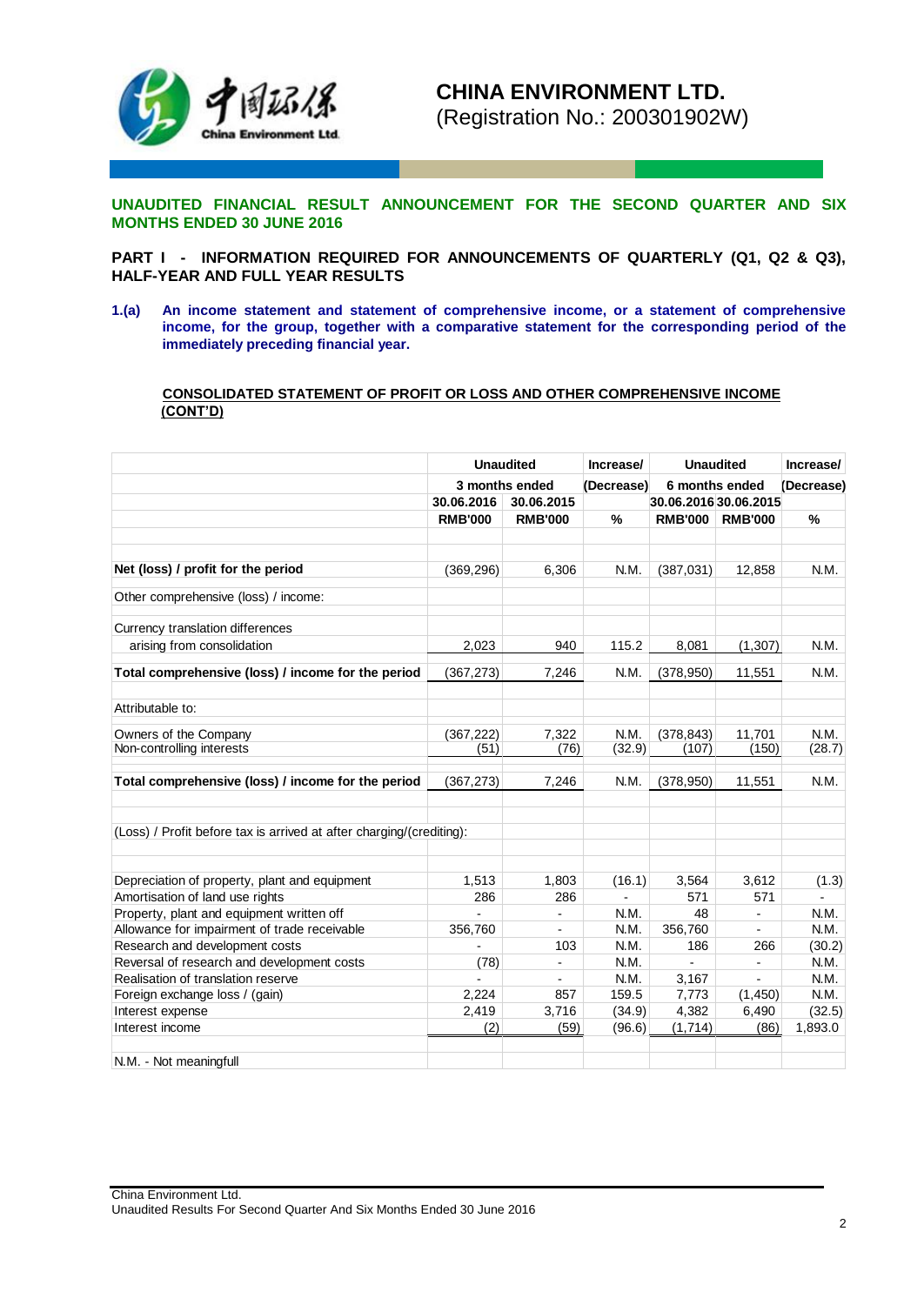

## **1.(b)(i) A statement of financial position (for the issuer and group), together with a comparative statement as at the end of the immediately preceding financial year.**

## **STATEMENTS OF FINANCIAL POSITION**

|                                                  | <b>Unaudited</b> |                          | <b>Unaudited</b> |                          |  |
|--------------------------------------------------|------------------|--------------------------|------------------|--------------------------|--|
|                                                  | Group            |                          | Company<br>As at |                          |  |
|                                                  | As at            |                          |                  |                          |  |
|                                                  | 30.06.2016       | 31.12.2015               | 30.06.2016       | 31.12.2015               |  |
|                                                  | <b>RMB'000</b>   | <b>RMB'000</b>           | <b>RMB'000</b>   | <b>RMB'000</b>           |  |
| <b>NON-CURRENT ASSETS</b>                        |                  |                          |                  |                          |  |
|                                                  | 272,850          | 276,453                  |                  | 59                       |  |
| Property, plant and equipment<br>Land use rights |                  |                          | $\blacksquare$   | ÷.                       |  |
| Investment in subsidiaries                       | 51,137<br>÷,     | 51,708<br>÷,             | 742,977          | 692,864                  |  |
| Investment in associated company                 | 2,450            | 2,450                    |                  |                          |  |
|                                                  | 326,437          | 330,611                  | 742,977          | 692,923                  |  |
|                                                  |                  |                          |                  |                          |  |
| <b>CURRENT ASSETS</b>                            |                  |                          |                  |                          |  |
| Inventories                                      | 11,593           | 8,135                    |                  |                          |  |
| Trade and bills receivables                      | 309,162          | 677,774                  | 26               | 52                       |  |
| Other receivables, deposits and prepayments      | 26,323           | 27,005                   | 316              | 209                      |  |
| Loan to subsidiaries                             | $\blacksquare$   | $\overline{\phantom{a}}$ | 55,001           | 51,292                   |  |
| Dividend receivable from a subsidiary            |                  |                          | 22,169           | 20,674                   |  |
| Cash and cash equivalents                        | 1,912            | 63,517                   | 153              | 639                      |  |
|                                                  | 348,990          | 776,431                  | 77,665           | 72,866                   |  |
|                                                  |                  |                          |                  |                          |  |
| <b>TOTAL ASSETS</b>                              | 675,427          | 1,107,042                | 820,642          | 765,789                  |  |
| <b>CURRENT LIABILITIES</b>                       |                  |                          |                  |                          |  |
| Trade and bill payables                          | 13,702           | 14,941                   | $\blacksquare$   | ÷.                       |  |
| Other payables and accruals                      | 82,372           | 72,533                   | 5,566            | 1,870                    |  |
| Short-term borrowings                            | 114,670          | 173,611                  | ÷,               |                          |  |
| Amount due to subsidiaries (non-trade)           | ٠                | $\blacksquare$           | 3,434            | 3,115                    |  |
| Amount due to a director (non-trade)             |                  | 321                      | 344              | 321                      |  |
| Amount due to related parties (non-trade)        | 28,032           | 27,688                   | $\blacksquare$   | $\overline{\phantom{a}}$ |  |
| Tax payable                                      |                  | 2,348                    | ÷.               | ÷.                       |  |
|                                                  | 238,776          | 291,442                  | 9,344            | 5,306                    |  |
|                                                  |                  |                          |                  |                          |  |
| <b>TOTAL LIABILITIES</b>                         | 238,776          | 291,442                  | 9,344            | 5,306                    |  |
| <b>NET ASSETS</b>                                |                  |                          |                  |                          |  |
|                                                  | 436,651          | 815,600                  | 811,298          | 760,483                  |  |
| <b>EQUITY</b>                                    |                  |                          |                  |                          |  |
| Share capital                                    | 400,604          | 400,604                  | 821,912          | 821,912                  |  |
| Statutory reserves                               | 91,352           | 91,352                   |                  |                          |  |
| Currency translation reserve                     | 9,854            | 1,773                    | 27,073           | (27, 784)                |  |
| Share option reserve                             | 8,128            | 8,128                    | 8,128            | 8,128                    |  |
| (Accumulated loss) / Revenue reserve             | (82, 813)        | 304,111                  | (45, 815)        | (41, 773)                |  |
|                                                  | 427,125          | 805,968                  | 811,298          | 760,483                  |  |
| <b>Non-controlling interests</b>                 | 9,526            | 9,632                    |                  |                          |  |
|                                                  |                  |                          |                  |                          |  |
| <b>TOTAL EQUITY</b>                              | 436,651          | 815,600                  | 811,298          | 760,483                  |  |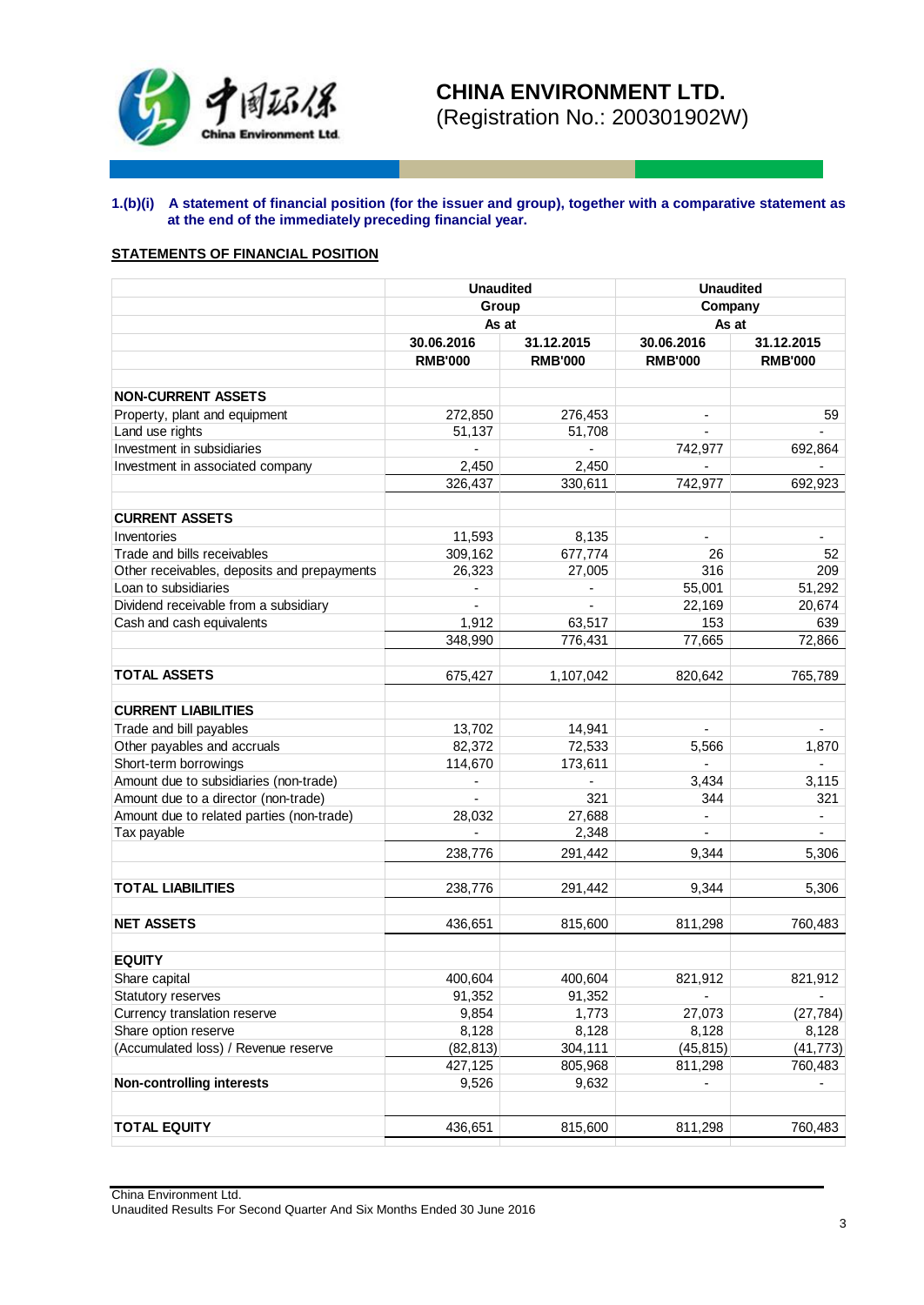

(Registration No.: 200301902W)

#### **1.(b)(ii) Aggregate amount of group's borrowings and debt securities.**

 **Amount repayable in one year or less, or on demand**

| As at 30.06.2016 (RMB'000) |           | As at 31.12.2015 (RMB'000) |           |  |  |  |
|----------------------------|-----------|----------------------------|-----------|--|--|--|
| Secured                    | Unsecured | Secured                    | Unsecured |  |  |  |
| 91.670                     | 23,000    | 146.611                    | 27.000    |  |  |  |

#### **Amount repayable after one year**

| As at 30.06.2016 (RMB'000) |           | As at 31.12.2015 (RMB'000) |           |  |  |  |
|----------------------------|-----------|----------------------------|-----------|--|--|--|
| Secured                    | Unsecured | Secured                    | Unsecured |  |  |  |
| -                          | -         | -                          | -         |  |  |  |

#### **Details of any collateral**

#### **As at 30.06.2016**

- 1. The details of the secured short-term borrowings of RMB91.7 million are as follows:
- (a) RMB55.0 million of the short-term borrowings was secured by the Group's land use rights and plant in Anhui and guaranteed by the Company's former director, Mr Huang Min, his spouse and one of the subsidiaries of the Company.
- (b) RMB36.7 million of the short-term borrowings was secured by the Group's land use rights and plant in Fujian, account receivables of one of the subsidiaries and guaranteed by the Company's former director, Mr Huang Min, his spouse and one of the subsidiaries of the Company.
- 2. RMB23 million of the short-term borrowings were not secured by the Company's assets. These shortterm borrowings were guaranteed by the Company's former director, Mr Huang Min and secured by the land use rights and leasehold buildings of Fujian Mintai Environmental Protection Co., Ltd ("FJMT"), a company wholly owned by Mr Huang Min and his spouse.

All the securities and guarantees mentioned above were provided free-of-charge to the Group except the Company has entered into a conditional indemnity deed with FJMT for the RMB23 million short-term borrowings on 15 April 2016, as announced through SGXNet on 16 April 2016.

#### **As at 31.12.2015**

- 1. USD8.0 million (approximately RMB50.0 million) of the short-term borrowings was secured by bank deposits of RMB52.9 million.
- 2. The details of the secured short-term borrowings of RMB96.7 million are as follows:
	- a) RMB60.0 million of the short-term borrowings was secured by the Group's land use rights and plant in Anhui and guaranteed by the Company's former director, Mr Huang Min, his spouse and one of the subsidiaries of the Company; and
	- b) RMB36.7 million of the short-term borrowings was secured by the Group's land use rights and plant in Fujian, one of the trade receivables of a subsidiary and guaranteed by the Company's former director, Mr Huang Min, his spouse and one of the subsidiaries of the Company.
- 3. RMB27 million of the short-term borrowings were not secured by the Company's assets. These shortterm borrowings were guaranteed by the Company's former director, Mr Huang Min and secured by the land use rights and leasehold buildings of Fujian Mintai Environmental Protection Co., Ltd., a company wholly owned by Mr Huang Min and his spouse.

All the securities and guarantees mentioned above were provided free-of-charge to the Group.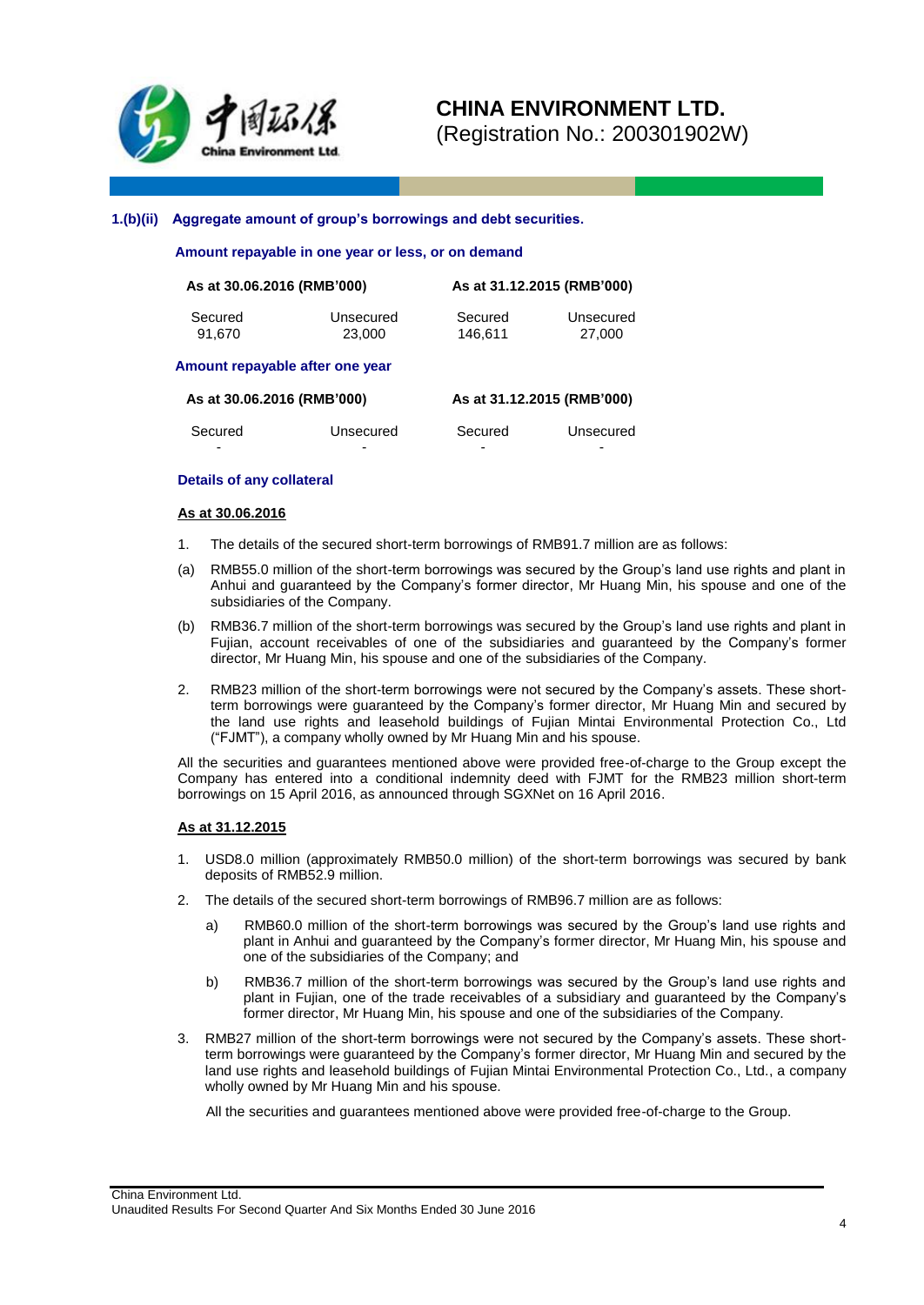

(Registration No.: 200301902W)

#### **1.(c) A statement of cash flows (for the group), together with a comparative statement for the corresponding period of the immediately preceding financial year.**

## **CONSOLIDATED STATEMENT OF CASH FLOWS**

|                                                                                        | <b>Unaudited</b>                 |                | <b>Unaudited</b>         |                |  |
|----------------------------------------------------------------------------------------|----------------------------------|----------------|--------------------------|----------------|--|
|                                                                                        | 3 months ended                   |                | 6 months ended           |                |  |
|                                                                                        | 30.06.2016                       | 30.06.2015     | 30.06.2016               | 30.06.2015     |  |
|                                                                                        | <b>RMB'000</b>                   | <b>RMB'000</b> | <b>RMB'000</b>           | <b>RMB'000</b> |  |
| Cash flows from operating activities                                                   |                                  |                |                          |                |  |
| Profit/(loss) before tax                                                               | (369, 296)                       | 8,801          | (387,031)                | 10,821         |  |
| Adjustment for:-                                                                       |                                  |                |                          |                |  |
| Depreciation of property, plant and equipment                                          | 1,513                            | 1,803          | 3,564                    | 3,612          |  |
| Amortisation of land use rights                                                        | 286                              | 286            | 571                      | 571            |  |
| Property, plant and equipment written off                                              |                                  | $\blacksquare$ | 48                       |                |  |
| Impairment allowance on trade receivable                                               | 356,760                          |                | 356,760                  | ÷.             |  |
| Interest expense                                                                       | 2,419                            | 3.716          | 4,382                    | 6,490          |  |
| Interest income                                                                        | (2)                              | (59)           | (1,714)                  | (86)           |  |
| Realisation of translation reserve                                                     | $\overline{a}$                   |                | 3,167                    |                |  |
| Operating cash flow before movements in working capital                                | (8,320)                          | 14,547         | (20, 253)                | 21,408         |  |
| Inventories                                                                            | (1,370)                          | 4,430          | (3, 458)                 | 3,247          |  |
| Project work-in-progress                                                               |                                  | (464)          |                          | (492)          |  |
| Trade and other receivables                                                            | 4,321                            | (42,601)       | 12,804                   | 16,575         |  |
| Trade and other payables                                                               | 2,364                            | 22,131         | 8,430                    | 22,697         |  |
|                                                                                        |                                  |                |                          |                |  |
| Currency translation adjustment<br>Cash (used in)/generated from operations            | 2,014                            | 844            | 4,913                    | (1,276)        |  |
|                                                                                        | (991)                            | (1, 113)       | 2,436                    | 62,159         |  |
| Interest received                                                                      | $\overline{2}$<br>$\overline{a}$ | 59             | 1,714                    | 86             |  |
| Income tax received / (paid)                                                           |                                  | (515)          | (2,618)                  | (1, 397)       |  |
| Net cash (used in)/generated from operating activities                                 | (989)                            | (1, 569)       | 1,532                    | 60.848         |  |
| Cash flows from investing activities                                                   |                                  |                |                          |                |  |
| Purchase of property, plant and equipment                                              | $\overline{a}$                   |                | $\blacksquare$           | (2)            |  |
| Increase in construction work-in-progress                                              | $\overline{a}$                   | (44)           |                          | (89)           |  |
| Net cash used in investing activities                                                  | $\qquad \qquad \blacksquare$     | (44)           | $\blacksquare$           | (91)           |  |
| Cash flows from financing activities                                                   |                                  |                |                          |                |  |
| Net proceeds from new shares placement                                                 | $\qquad \qquad \blacksquare$     | $\blacksquare$ | $\overline{\phantom{a}}$ | 34,362         |  |
| Proceeds from bank borrowing                                                           | ÷.                               | ÷              | $\overline{a}$           | 91,941         |  |
| Repayment of Bank borrowing                                                            | 147                              | (16, 546)      | (58, 941)                | (74, 997)      |  |
| Advances from related parties (non-trade)                                              | ÷,                               | 1,420          |                          | 1,420          |  |
| Repayment to advances from related parties (non-trade)                                 | $\blacksquare$                   | $\blacksquare$ | $\blacksquare$           | (57, 800)      |  |
| Decrease/(increase) in deposits restricted-in-use                                      |                                  | 3,000          | 52,888                   | (49, 888)      |  |
| Interest paid                                                                          | (1,616)                          | (3,716)        | (4,211)                  | (6, 490)       |  |
| Net cash used in financing activities                                                  | (1, 469)                         | (15, 842)      | (10, 264)                | (61, 452)      |  |
|                                                                                        |                                  |                |                          |                |  |
| Net decrease in cash and cash equivalents                                              | (2, 458)                         | (17, 455)      | (8,732)                  | (695)          |  |
| Cash and cash equivalents at beginning of financial period                             | 4,359                            | 25,429         | 10,629                   | 8,806          |  |
| Effect of exchange rate changes on cash equivalents                                    | 11                               | 101            | 15                       | (36)           |  |
| Cash and cash equivalents at end of financial period (Note A)                          | 1,912                            | 8,075          | 1,912                    | 8,075          |  |
| Note A:                                                                                |                                  |                |                          |                |  |
| For the purpose of the consolidated statement of cash flows, cash and cash equivalents |                                  |                |                          |                |  |
| comprise the following:                                                                |                                  |                |                          |                |  |
|                                                                                        | <b>Unaudited</b>                 |                | <b>Unaudited</b>         |                |  |
|                                                                                        | 3 months ended                   |                | 6 months ended           |                |  |
|                                                                                        | 30.06.2016                       | 30.06.2015     | 30.06.2016               | 30.06.2015     |  |
|                                                                                        | <b>RMB'000</b>                   | <b>RMB'000</b> | <b>RMB'000</b>           | <b>RMB'000</b> |  |
|                                                                                        |                                  |                |                          |                |  |
| Cash on hand and at banks                                                              | 1,912                            | 97,463         | 1,912                    | 97,463         |  |
| Less: Deposits restricted-in-use                                                       |                                  | (89, 388)      |                          | (89, 388)      |  |
|                                                                                        | 1,912                            | 8,075          | 1,912                    | 8,075          |  |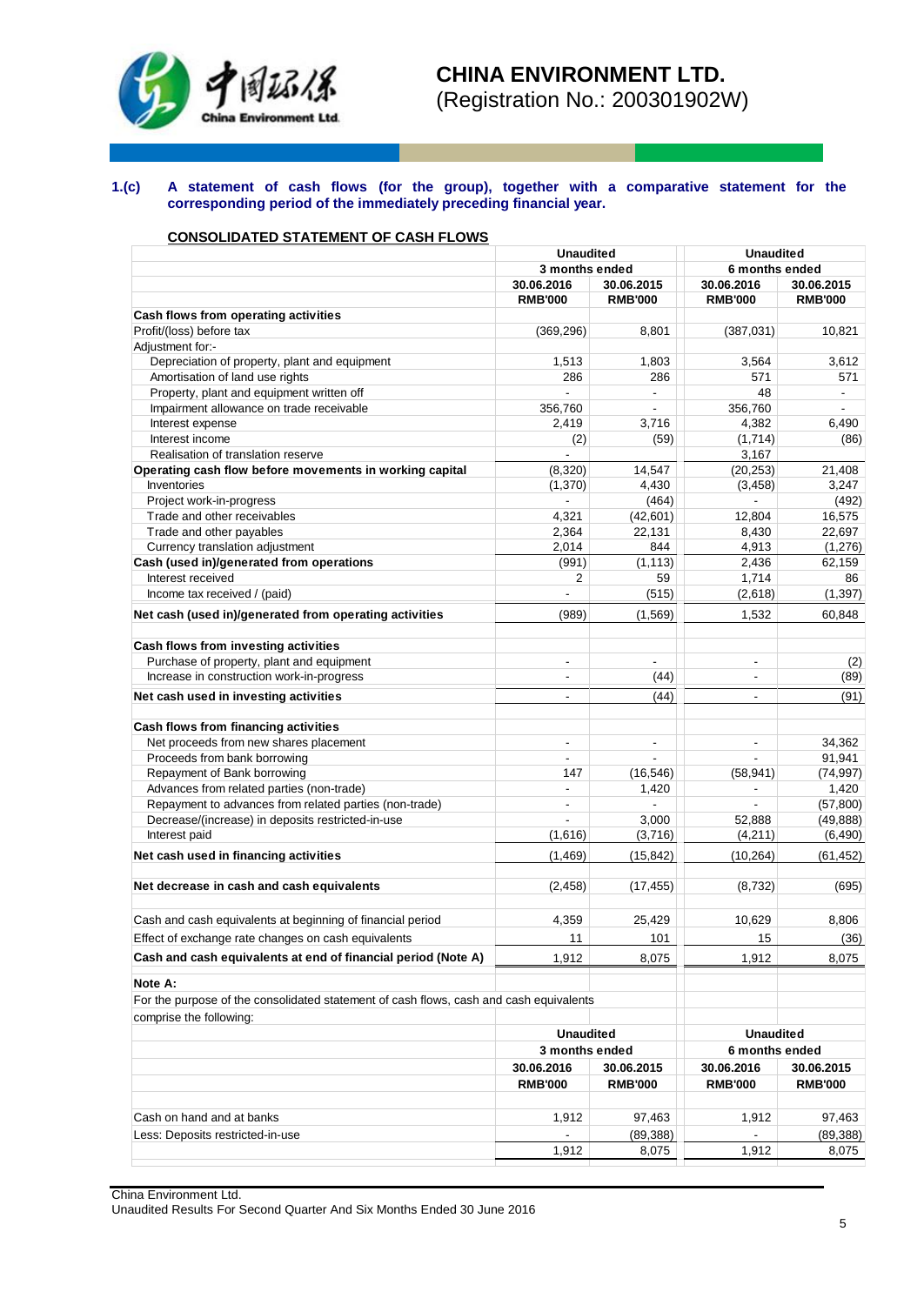

(Registration No.: 200301902W)

#### **1.(d)(i) A statement (for the issuer and group) showing either (i) all changes in equity or (ii) changes in equity other than those arising from capitalisation issues and distributions to shareholders, together with a comparative statement for the corresponding period of the immediately preceding financial year.**

## **STATEMENTS OF CHANGES IN EQUITY**

|                                                                                                                                                         | ←                                  |                            | Equity attributable to owners of the Company<br>Currency | Share                               |                                      | →                       | Non-                                       |                                       |
|---------------------------------------------------------------------------------------------------------------------------------------------------------|------------------------------------|----------------------------|----------------------------------------------------------|-------------------------------------|--------------------------------------|-------------------------|--------------------------------------------|---------------------------------------|
| <b>Unaudited</b><br>Group                                                                                                                               | Share<br>capital<br><b>RMB'000</b> | reserves<br><b>RMB'000</b> | Statutory translation<br>reserve<br><b>RMB'000</b>       | option<br>reserve<br><b>RMB'000</b> | Revenue<br>reserve<br><b>RMB'000</b> | Total<br><b>RMB'000</b> | controlling<br>interests<br><b>RMB'000</b> | <b>Total equity</b><br><b>RMB'000</b> |
| Balance at 1 January 2016                                                                                                                               | 400,604                            | 91,352                     | 1,773                                                    | 8,128                               | 304,111                              | 805,968                 | 9,632                                      | 815,600                               |
| Net loss for the period                                                                                                                                 |                                    |                            | ÷,                                                       |                                     | (17, 679)                            | (17, 679)               | (55)                                       | (17, 734)                             |
| Other comprehensive loss, net of tax<br>- Currency translation differences<br>arising from consolidation<br>Total comprehensive (loss) / income for the |                                    |                            | 6,058                                                    |                                     |                                      | 6,058                   |                                            | 6,058                                 |
| 3 months ended 31 March 2016                                                                                                                            |                                    |                            | 6,058                                                    |                                     | (17, 679)                            | (11,621)                | (55)                                       | (11, 676)                             |
| Balance at 31 March 2016                                                                                                                                | 400,604                            | 91,352                     | 7,831                                                    | 8,128                               | 286,432                              | 794,347                 | 9,577                                      | 803,924                               |
| Net profit for the period                                                                                                                               | ٠                                  | L.                         | $\overline{a}$                                           | $\overline{a}$                      | (369, 245)                           | (369, 245)              | (51)                                       | (369, 296)                            |
| Other comprehensive loss, net of tax<br>- Currency translation differences<br>arising from consolidation                                                |                                    |                            | 2,023                                                    |                                     |                                      | 2,023                   |                                            | 2,023                                 |
| Total comprehensive (loss)/income for the<br>3 months ended 30 June 2016                                                                                |                                    |                            | 2,023                                                    | $\overline{\phantom{a}}$            | (369, 245)                           | (367, 222)              | (51)                                       | (367, 273)                            |
| Balance at 30 June 2016                                                                                                                                 | 400,604                            | 91,352                     | 9,854                                                    | 8,128                               | (82, 813)                            | 427,125                 | 9,526                                      | 436,651                               |
|                                                                                                                                                         |                                    |                            |                                                          |                                     |                                      |                         |                                            |                                       |
| Balance at 1 January 2015                                                                                                                               | 352,241                            | 91,352                     | 1,943                                                    | 8,128                               | 414,805                              | 868,469                 | 9,864                                      | 878,333                               |
| Net profit for the period                                                                                                                               | L,                                 |                            | $\overline{a}$                                           |                                     | 6,626                                | 6,626                   | (74)                                       | 6,552                                 |
| Other comprehensive loss, net of tax<br>- Currency translation differences<br>arising from consolidation                                                |                                    |                            | (2, 247)                                                 |                                     |                                      | (2, 247)                |                                            | (2, 247)                              |
| Total comprehensive (loss)/income for the                                                                                                               |                                    |                            |                                                          |                                     |                                      |                         |                                            |                                       |
| 3 months ended 31 March 2015                                                                                                                            |                                    | ÷,                         | (2, 247)                                                 |                                     | 6,626                                | 4,379                   | (74)                                       | 4,305                                 |
| Proceeds from new shares placement                                                                                                                      | 34,645                             |                            |                                                          |                                     |                                      | 34,645                  | $\overline{\phantom{a}}$                   | 34,645                                |
| Share issue expenses                                                                                                                                    | (282)                              |                            |                                                          |                                     |                                      | (282)                   |                                            | (282)                                 |
| Transfer to statutory reserves                                                                                                                          | Ĭ.                                 | 368                        | $\blacksquare$                                           |                                     | (368)                                | $\overline{a}$          | ÷,                                         | $\overline{\phantom{a}}$              |
| Balance at 31 March 2015                                                                                                                                | 386,604                            | 91,720                     | (304)                                                    | 8,128                               | 421,063                              | 907,211                 | 9,790                                      | 917,001                               |
| Net profit for the period                                                                                                                               |                                    |                            | ÷,                                                       |                                     | 6,382                                | 6,382                   | (76)                                       | 6,306                                 |
| Other comprehensive loss, net of tax<br>- Currency translation differences<br>arising from consolidation                                                |                                    |                            | 940                                                      |                                     |                                      | 940                     |                                            | 940                                   |
| Total comprehensive (loss)/income for the<br>3 months ended 30 June 2015                                                                                |                                    |                            | 940                                                      |                                     | 6,382                                | 7,322                   | (76)                                       | 7,246                                 |
| Transfer to statutory reserves                                                                                                                          | $\overline{\phantom{a}}$           | 1,896                      | -                                                        |                                     | (1,896)                              |                         | $\overline{\phantom{a}}$                   |                                       |
| Balance at 30 June 2015                                                                                                                                 | 386,604                            | 93,616                     | 636                                                      | 8,128                               | 425,549                              | 914,533                 | 9,714                                      | 924,247                               |

China Environment Ltd. Unaudited Results For Second Quarter And Six Months Ended 30 June 2016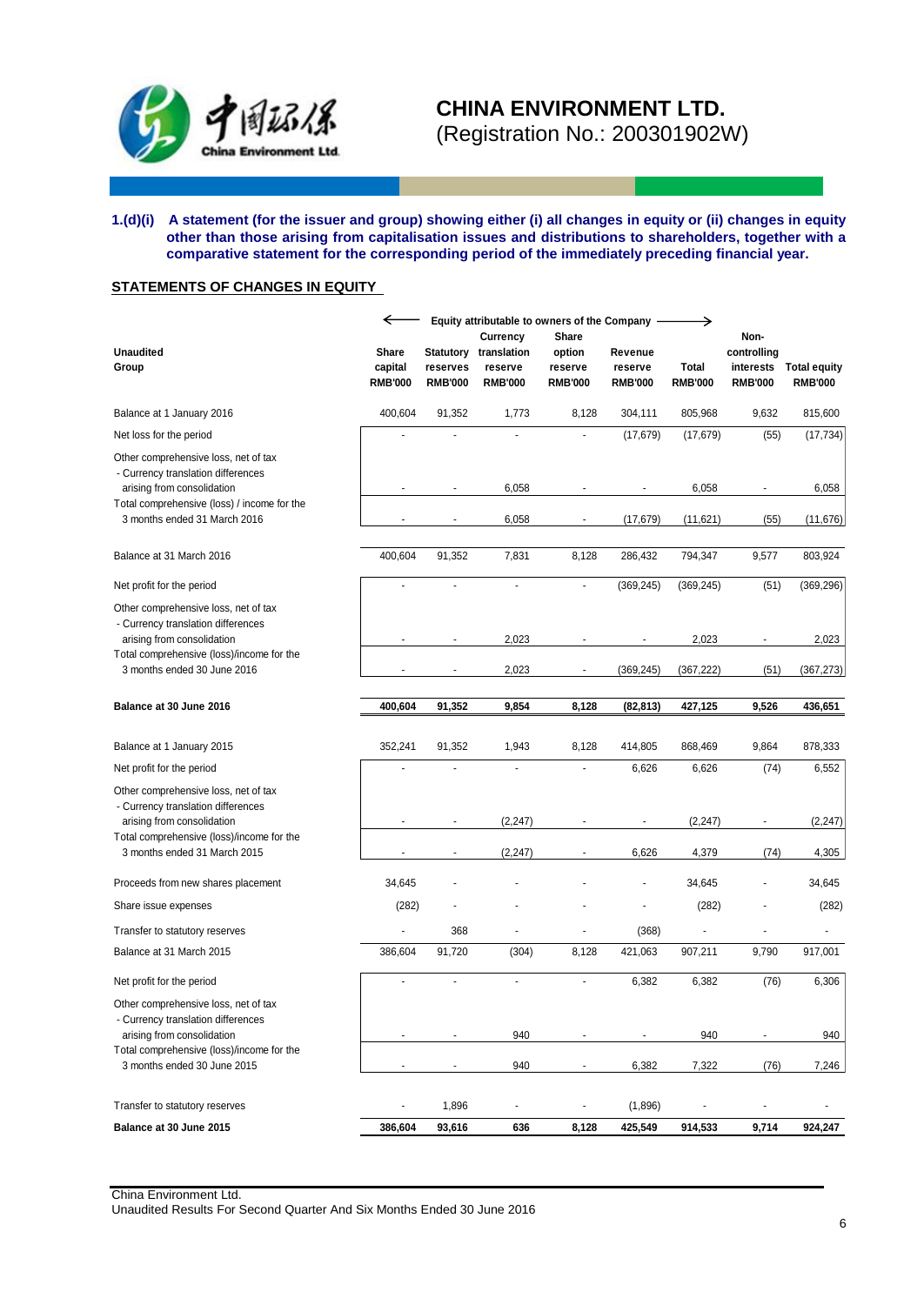

**1.(d)(i) A statement (for the issuer and group) showing either (i) all changes in equity or (ii) changes in equity other than those arising from capitalisation issues and distributions to shareholders, together**  with a comparative statement for the corresponding period of the immediately preceding financial **year**

### **STATEMENTS OF CHANGES IN EQUITY (CONT'D)**

| <b>Unaudited</b><br>Company                                                                                                                                                  | <b>Share</b><br>capital<br><b>RMB'000</b> | <b>Currency</b><br>translation<br>reserve<br><b>RMB'000</b> | <b>Share</b><br>option<br>reserve<br><b>RMB'000</b> | <b>Accumulated</b><br>losses<br><b>RMB'000</b> | <b>Total equity</b><br><b>RMB'000</b> |
|------------------------------------------------------------------------------------------------------------------------------------------------------------------------------|-------------------------------------------|-------------------------------------------------------------|-----------------------------------------------------|------------------------------------------------|---------------------------------------|
| As at 1 January 2016                                                                                                                                                         | 821,912                                   | (27, 784)                                                   | 8,128                                               | (41, 773)                                      | 760,483                               |
| Net loss for the period                                                                                                                                                      |                                           |                                                             |                                                     | (2,086)                                        | (2,086)                               |
| Other comprehensive loss, net of tax<br>- Currency translation differences<br>arising from consolidation<br>Total comprehensive income / (loss) for the                      |                                           | 31,931                                                      |                                                     |                                                | 31,931                                |
| 3 months ended 31 March 2016                                                                                                                                                 |                                           | 31,931                                                      |                                                     | (2,086)                                        | 29,845                                |
| Balance at 31 March 2016                                                                                                                                                     | 821,912                                   | 4,147                                                       | 8,128                                               | (43, 859)                                      | 790,328                               |
| Other comprehensive loss, net of tax<br>- Currency translation differences                                                                                                   |                                           |                                                             |                                                     | (1,956)                                        | (1,956)                               |
| arising from consolidation                                                                                                                                                   |                                           | 22,926                                                      |                                                     |                                                | 22,926                                |
| Total comprehensive income / (loss) for the<br>3 months ended 30 June 2016                                                                                                   |                                           | 22,926                                                      |                                                     | (1,956)                                        | 20,970                                |
| Balance at 30 June 2016                                                                                                                                                      | 821,912                                   | 27,073                                                      | 8,128                                               | (45, 815)                                      | 811,298                               |
| As at 1 January 2015                                                                                                                                                         | 773,549                                   | (19, 142)                                                   | 8,128                                               | (32,075)                                       | 730,460                               |
| Net loss for the period                                                                                                                                                      |                                           |                                                             |                                                     | (1,806)                                        | (1,806)                               |
| Other comprehensive loss, net of tax<br>- Currency translation differences<br>arising from consolidation<br>Total comprehensive loss for the<br>3 months ended 31 March 2015 |                                           | (30, 932)<br>(30, 932)                                      |                                                     | (1,806)                                        | (30, 932)<br>(32, 738)                |
| Proceeds from new shares placement                                                                                                                                           | 34,645                                    |                                                             |                                                     |                                                | 34,645                                |
| Share issue expenses                                                                                                                                                         | (282)                                     |                                                             |                                                     |                                                | (282)                                 |
| Balance at 31 March 2015                                                                                                                                                     | 807,912                                   | (50,074)                                                    | 8,128                                               | (33, 881)                                      | 732,085                               |
| Other comprehensive loss, net of tax<br>- Currency translation differences                                                                                                   |                                           |                                                             |                                                     | (4,037)                                        | (4,037)                               |
| arising from consolidation                                                                                                                                                   |                                           | 11,374                                                      |                                                     |                                                | 11,374                                |
| Total comprehensive loss for the<br>3 months ended 30 June 2015                                                                                                              | $\blacksquare$                            | 11,374                                                      |                                                     | (4,037)                                        | 7,337                                 |
| Balance at 30 June 2015                                                                                                                                                      | 807,912                                   | (38, 700)                                                   | 8,128                                               | (37, 918)                                      | 739,422                               |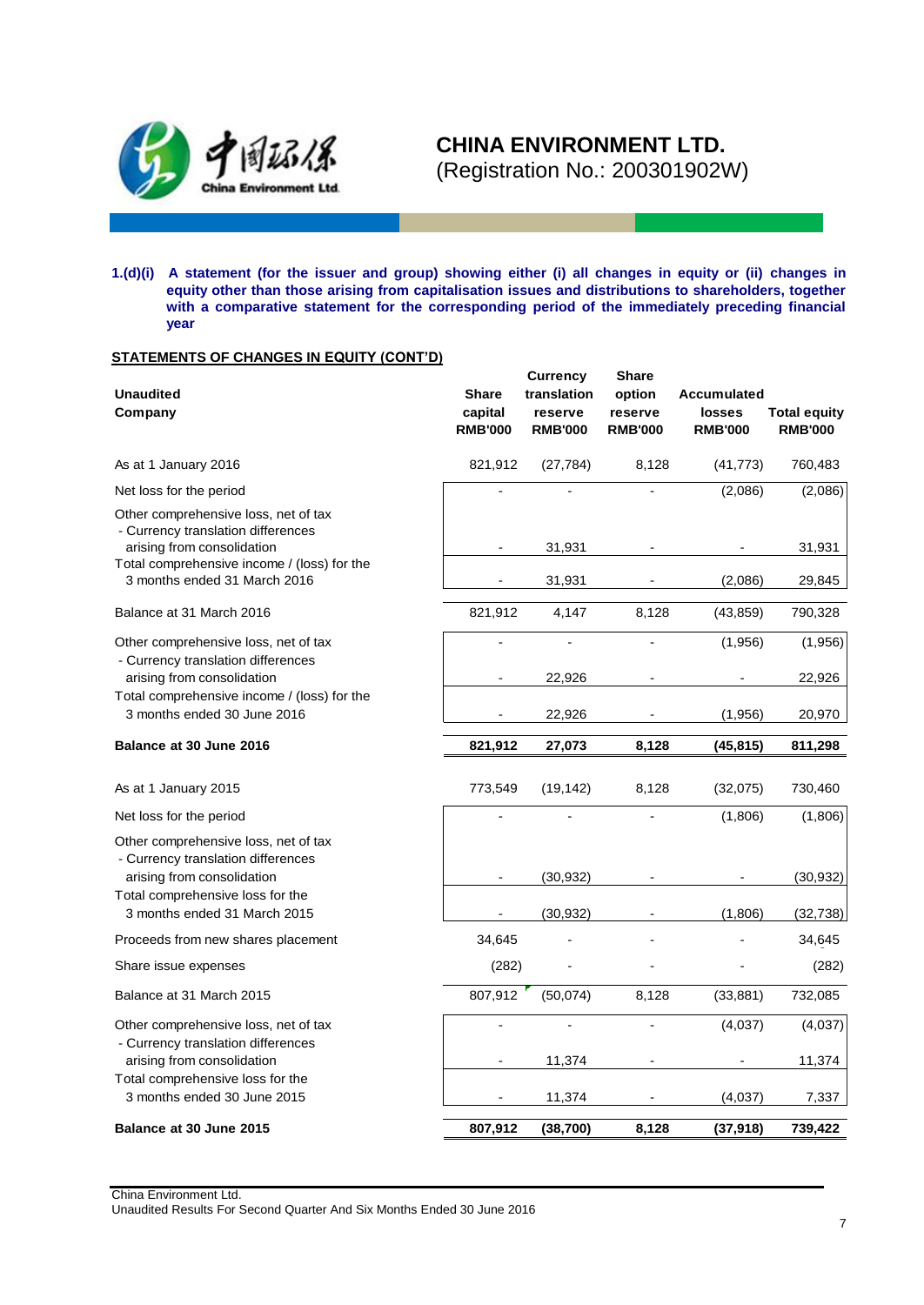

**1.(d)(ii) Details of any changes in the company's share capital arising from rights issue, bonus issue, share buy-backs, exercise of share options or warrants, conversion of other issues of equity securities, issue of shares for cash or as consideration for acquisition or for any other purpose since the end of the previous period reported on. State also the number of shares that may be issued on conversion of all the outstanding convertibles, as well as the number of shares held as treasury shares, if any, against the total number of issued shares excluding treasury shares of the issuer, as at the end of the current financial period reported on and as at the end of the corresponding period of the immediately preceding financial year.**

There were no movements in the Company's share capital for the financial period ended 30 June 2016

#### **1.(d)(iii) To show the total number of issued shares excluding treasury shares as at the end of the current financial period and as at the end of the immediately preceding year.**

|                               |                                      | Company     |  |  |  |
|-------------------------------|--------------------------------------|-------------|--|--|--|
|                               | As at 31.12.2015<br>As at 30.06.2016 |             |  |  |  |
|                               |                                      |             |  |  |  |
|                               |                                      |             |  |  |  |
| Total number of shares issued | 843.020.646                          | 843,020,646 |  |  |  |

The Company does not have any treasury shares at the end of the current financial period (as at 30 June 2016) and at the end of the immediately preceding year (as at 31 December 2015).

#### **1.(d)(iv) A statement showing all sales, transfers, disposal, cancellation and/or use of treasury shares as at the end of the current financial period reported on.**

Not applicable.

#### **2. Whether the figures have been audited or reviewed and in accordance with which auditing standard or practice.**

The figures have not been audited or reviewed by the auditors.

#### **3. Where the figures have been audited or reviewed, the auditors' report (including any qualifications or emphasis of a matter).**

Not applicable.

#### **4. Whether the same accounting policies and methods of computation as in the issuer's most recently audited annual financial statements have been applied.**

The Group has applied the same accounting policies and methods of computation in the financial information for the current financial period as those used in the unaudited financial statements for the financial year ended 31 December 2015, except for the adoption of certain revised Financial Reporting Standards ("FRS") which are effective for the financial period commencing 1 January 2016. The adoption of these FRS has no material impact on the Group's and the Company's financial statements.

#### **5. If there are any changes in the accounting policies and methods of computation, including any required by an accounting standard, what has changed, as well as the reasons for, and the effect of, the change.**

Please refer to Paragraph 4.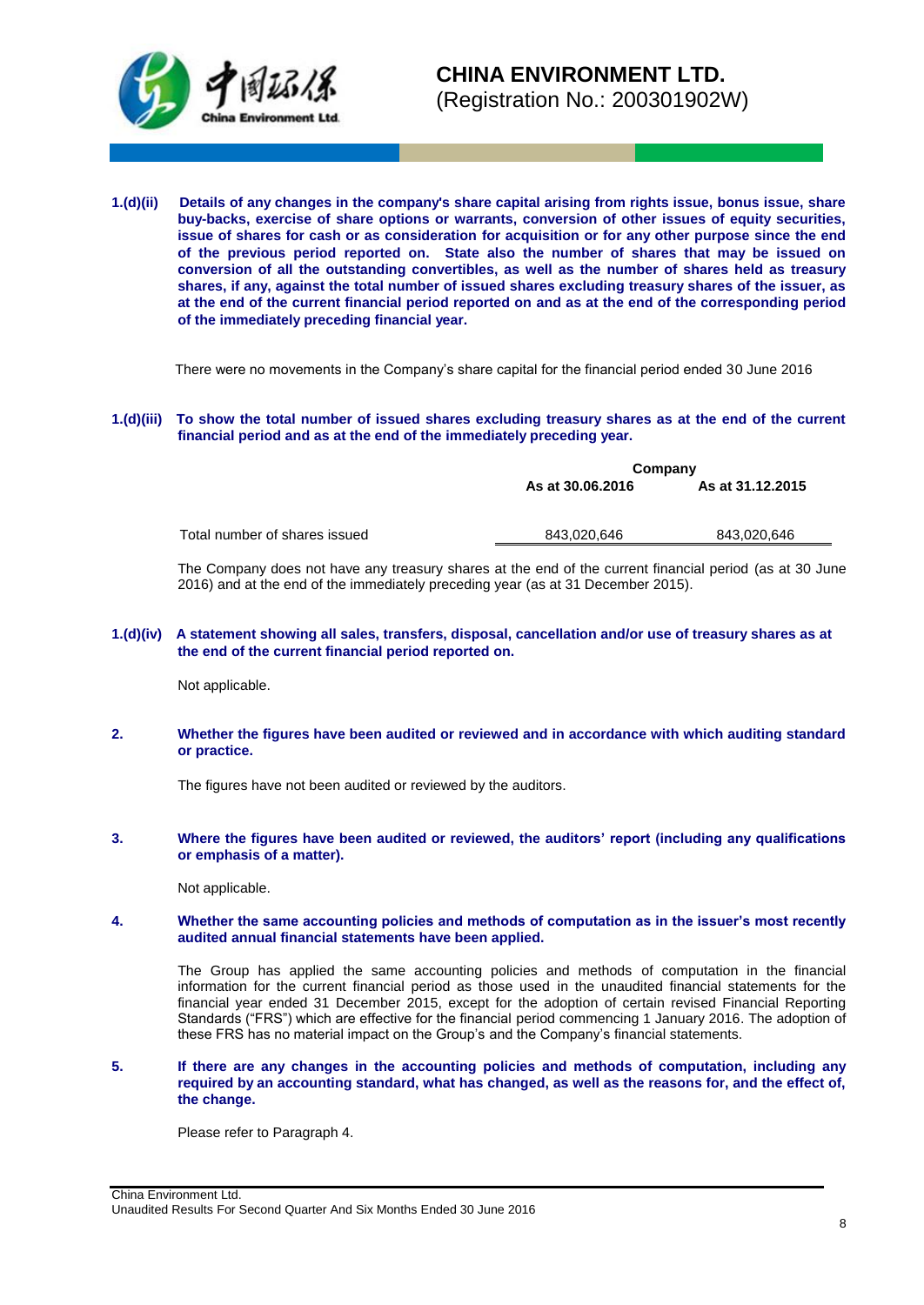

(Registration No.: 200301902W)

**6. Earnings per ordinary share of the group for the current financial period reported on and the corresponding period of the immediately preceding financial year, after deducting any provision for preference dividends.**

|                                                                                                                                | Group<br>3 months ended    |                            | Group<br>6 months ended    |                            |
|--------------------------------------------------------------------------------------------------------------------------------|----------------------------|----------------------------|----------------------------|----------------------------|
|                                                                                                                                |                            |                            |                            |                            |
|                                                                                                                                | 30.06.2016                 | 30.06.2015                 | 30.06.2016                 | 30.06.2015                 |
| Profit/(Loss) attributable to the shareholders for the period (RMB'000)                                                        | (369, 245)                 | 6.382                      | (386,924)                  | 13,008                     |
| (a) (LPS)/EPS based on weighted average number of shares in issue<br>(RMB cents/share)                                         | (43.80)                    | 0.79                       | (45.90)                    | 1.61                       |
| (b) (LPS)/EPS based on fully diluted basis (RMB cents/share)                                                                   | (43.80)                    | 0.73                       | (45.90)                    | 1.49                       |
| Weighted average number of shares applicable to earnings<br>per share<br>Weighted average number of shares fully diluted basis | 843.020.646<br>843.020.646 | 805.617.331<br>875.714.016 | 843.020.646<br>843.020.646 | 805,617,331<br>875.714.016 |

Basic earnings per share is calculated by dividing earnings for the period attributable to the equity holders of the Company by the weighted average number of ordinary shares issued during the financial period under review.

Diluted earnings per share is calculated on the same basis as the basic earnings per share except that the weighted average number of shares issued during the financial period under review is adjusted for the effects of all dilutive potential ordinary shares (i.e. 72.5 million unlisted warrants which have been allotted to the subscriber on 7 January 2015 and expired on 6 July 2016). The 3.5 million (30 June 2015: 3.5 million) share options granted to employees under the employee share option plan have not been included in the calculation of diluted earnings per share as they are anti-dilutive.

**7. Net asset value (for the issuer and group) per ordinary share based on the total number of issued shares excluding treasury shares of the issuer at the end of the:- (a) current financial period reported on; and** 

**(b) immediately preceding financial year.**

|                                                                                                            | Group<br>As at |            | Company<br>As at |            |
|------------------------------------------------------------------------------------------------------------|----------------|------------|------------------|------------|
|                                                                                                            | 30.06.2016     | 31.12.2015 | 30.06.2016       | 31.12.2015 |
| Net asset value per share (RMB cents) based on issued<br>share capital as at the end of period reported on | 50.7           | 95.6       | 96.2             | 90.2       |
| Number of shares used in calculating net asset value<br>per share ('000)                                   | 843,021        | 843,021    | 843,021          | 843,021    |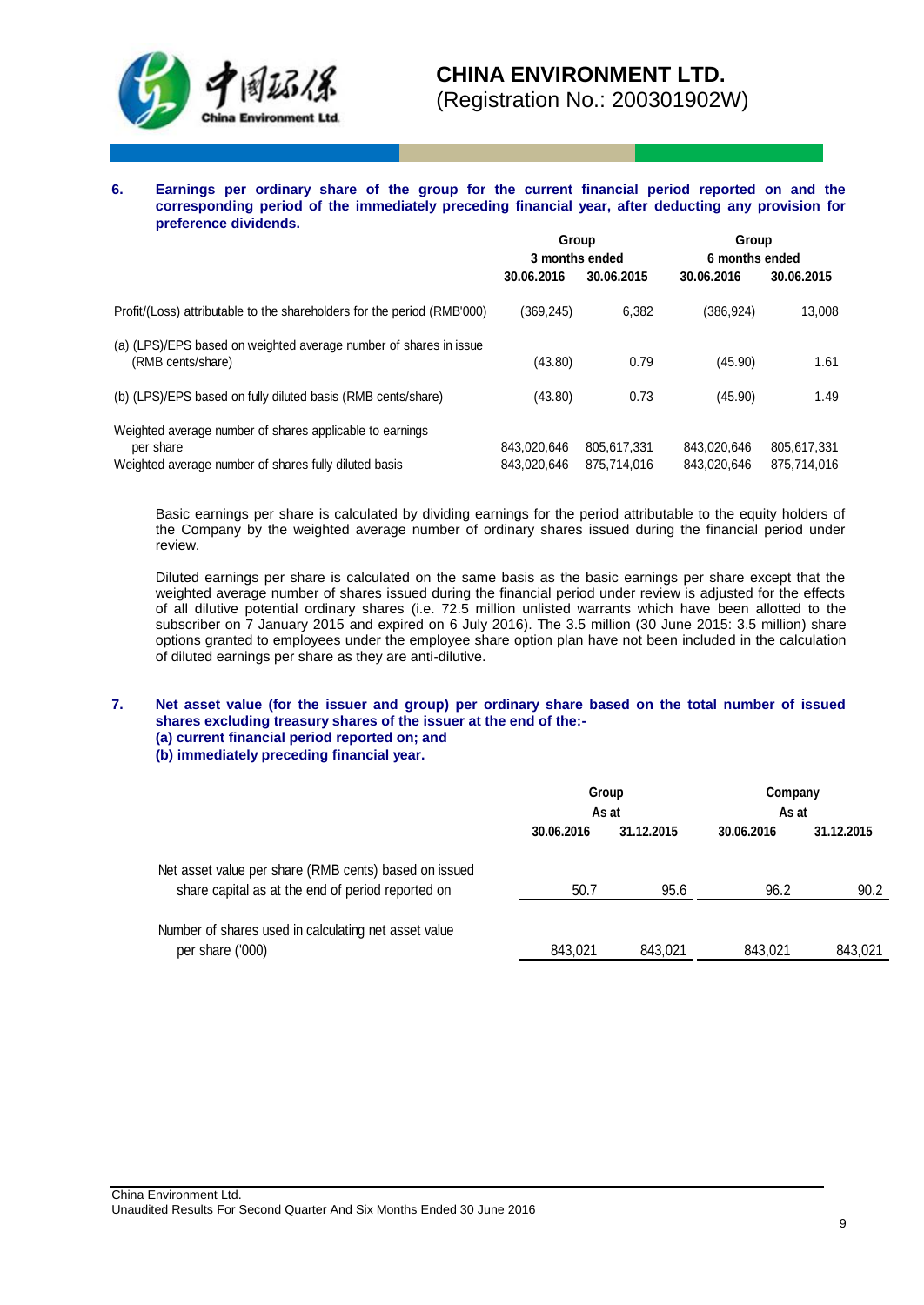

- **8. A review of the performance of the group, to the extent necessary for a reasonable understanding of the group's business. It must include a discussion of the following:-**
	- **(a) any significant factors that affected the turnover, costs, and earnings of the group for the current financial period reported on, including (where applicable) seasonal or cyclical factors; and**
	- **(b) any material factors that affected the cash flow, working capital, assets or liabilities of the group during the current financial period reported on.**

#### **Review of Financial Performance**

a) Revenue

The Group achieved a total revenue of RMB1.6 million in the six months ended 30 June 2016 ("6M2016"), a decrease of 99% or RMB157.3 million from RMB158.9 million achieved in the six month ended 30 June 2015 ("6M2015"). The decrease in revenue was mainly because there was no production in 1Q2016 and the production only resumed a bit in 2Q2016.

b) Cost of Sales

Total cost of sales for 6M2016 amounted to RMB1.4million which was 98.8% or RMB120.3 million lower than RMB121.8 million incurred in 6M2015. The decrease in cost of sales was mainly because there was no production in 1Q2016 and the production only resumed a bit in 2Q2016.

Gross profit decreased 99.2% from 37.1 million in 6M2015 to 0.2 million in 6M2016. The decrease in gross profit was in-line with the decrease in revenue. Gross profit margin decreased from 23.4% in 6M2015 to 12.8% because the revenue in 6M2016 was mainly derived from selling material.

c) Other Income

Other income increased by more than 3 folds or RMB1.9 million from RMB0.5 million in 6M2015 to RMB2.4 million in 6M2016. This was mainly due to the increase in interest income of RMB1.7 million in 1Q2016 mainly derived from bank deposit of RMB52.9 million.

d) Operating Expenses

Total operating expenses in 6M2016 amounted to RMB384.8 million, which was approximately RMB364.8 million higher than the RMB20 million incurred in 6M2015.

Other expense included RMB356.8 million of impairment allowance on trade receivable and realisation of translation reserve of RMB3.2 million arising from de-registration of a subsidiary from the register of companies.

Selling and distribution expenses in 6M2016 totalled RMB2.6 million, which was 49.4% or RMB2.5 million lower than RMB5.1 million in 6M2015. The decrease was mainly due to the decrease in sales commission of RMB3.7 mllion. The decrease was partially offset by increase in travelling and entertainment expenses by RMB0.8 million for sales team to visit customers for debts collection.

Administrative expenses increased by RMB7.4 million from RMB14.9 million in 6M2015 to RMB22.3 million in 6M2016. The increase was mainly due to increase in unrealised foreign exchange loss of RMB7.8 million as opposed to unrealised foreign exchange gain of RMB1.4 million as the strengthing of Singapore dollars against Chinese Reminbi. The increase was partially offset by decrese of RMB1.7 milion of land use right tax and property tax.

Finance costs decreased by 28.2% or RMB1.9 million from RMB6.7 million in 6M2015 to RMB4.8 million in 6M2016. The decrease was mainly due to the monthly average bank loan balance for 6M2016 was lower than that in 6M2015.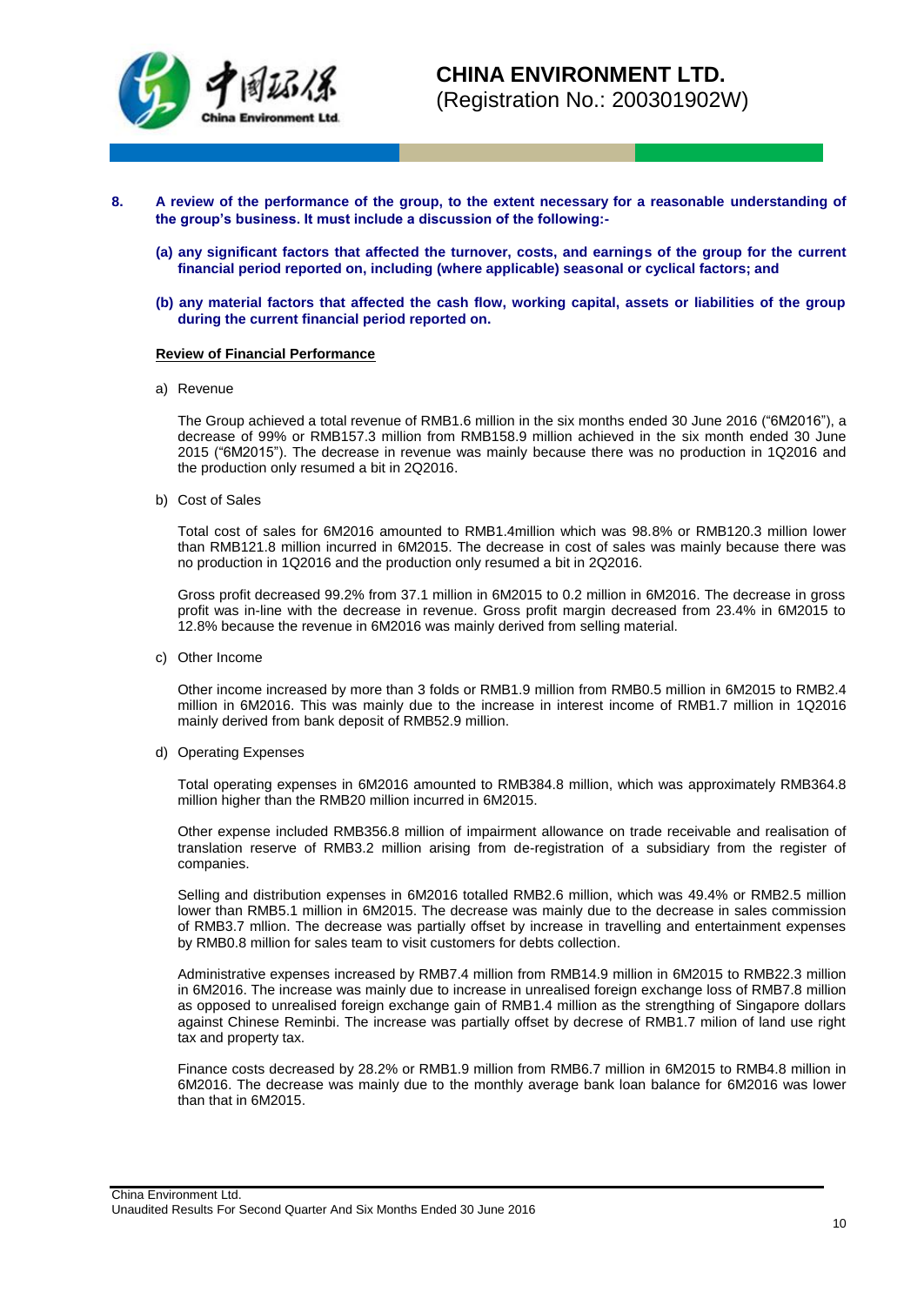

#### **Review of Financial Performance (cont'd)**

e) Tax (expense)/credit

For 6M2016, the tax expenses was NIL as net loss was incurred in 6M2016. In 6M2015, the income tax was provided at an income tax rate of 15% based on Fujian Dongyuan's 6M2015 profit before tax. Included in 6M2015, was the reversal of an over-provision of deferred tax expense of RMB5.0 million in prior years.

f) Net (loss) / profit for the period

The Group's net loss for the period for 6M2016 was RMB387 million. As compared to profit for the period in 6M2015 of RMB12.9 million, this period result was decreased by RMB399.9 million. The net loss for the period was mainly due to RMB356.8 million of impairment allowance on trade receivable, no revenue in 1Q2016 and little production resumed in the 2Q2016.

#### **Review of Financial Position**

#### Non-Current Assets

The decrease in property, plant and equipment and land use rights of RMB3.6 million in 6M2016 was due to the amortisation and depreciation charges incurred in 6M2016.

#### Current Assets

Current assets comprise inventories, trade and other receivables, and cash and bank equivalents. Total current assets amounted to RMB349 million as at 30 June 2016, which was about 55.1% or RMB427.4 million lower than RMB776.4 million as at 31 December 2015.

As at 30 June 2016, inventories stood at RMB11.6 million, which was 42.5% or RMB3.5 million higher than RMB8.1 million as at 31 December 2015. The increase in inventories mainly due to the inventories ordered for the projects remained unused as at 30 June 2016.

Trade and bills receivables balance amounted to RMB309.2 million as at 30 June 2016, decreased by 54.4% or RMB368.6 million from RMB677.8 million as at 31 December 2015. This significant decrease was mainly due to additional RMB356.8 million of impairment allowance on trade receivable in 2Q2016. Total impairment allowance on trade receivable in 2015 and 2016 amounted to RMB492 million which were mainly due from Anhui Shengyun mechanical Co. Ltd (RMB136 million) and Nanning Youji Technology Co. Ltd (RMB341.7 million). The current management has set up a special task force to verify the outstanding amount due from the customers and investigate the validity of all the impaired trade receivables. The high level of trade and bills receivables is mainly due to overall slower payment from customers.

Other receivables, deposits and prepayments amounted to RMB26.3 million as at 30 June 2016, which was 2.5% or RMB0.7 million lower than RMB27.0 million as at 31 December 2015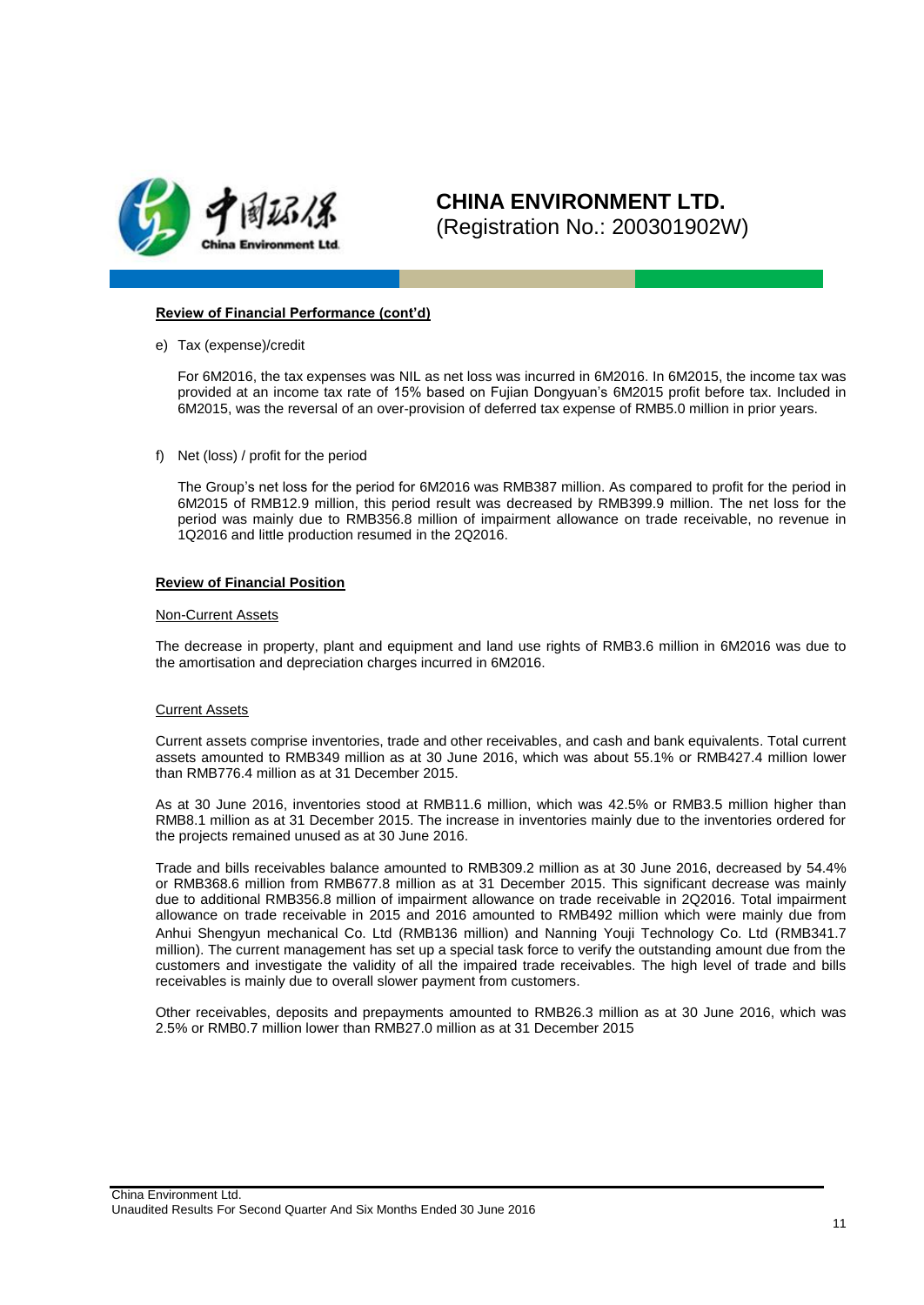

#### **Review of Financial Performance (cont'd)**

As at 30 June 2016, the Group has cash and cash equivalents of RMB1.9 million, approximately 97% or 61.6 million lower than RMB63.5 million as at 31 December 2015. The decrease was mainly due to the deposits restricted-in-use of RMB52.9 million which were pledged with financial institutions as security deposits was uplifted to repay short-term borrowings in1Q2016.

#### Current Liabilities

Current liabilities comprise of trade and bills payables, other payables and accruals, short-term borrowings and amount due to related parties (non-trade).

Trade and bills payables amounted to RMB13.7 million as at 30 June 2016, which had decreased by 8.3% or RMB1.2 million from RMB14.9 million as at 31 December 2015.

Other payables and accruals amounted to RMB82.3 million as at 30 June 2016, which had increased by 13.6% or RMB9.8 million from RMB72.5 million as at 31 December 2015. The increase mainly due to a loan from a third party of RMB9.5 million bearing an interest of 2.0% per month for a 6-month term.

The Group's short-term borrowings from banks decreased by 34.0% or RMB58.9 million from RMB173.6 million as at 31 December 2015 to RMB114.7 million as at 30 June 2016. The decrease was mainly arose from repayment using the bank deposit restricted-in-use of RMB52.9 million in 1Q2016. Please refer to Paragraph 1(b)(ii) for the details of the collaterals.

Amount due to related parties (non-trade) has been increased by 1.2% or RMB0.3 million from RMB27.7 million as at 31 December 2015 mainly due to reclassification of amount owing due to a director of RMB0.3 million following the resignation of the former Executive Chairman.

### **Review of Cash Flows**

For 6M2016, the Group incurred pre-tax loss of RMB387 million. After adjusting for non-cash flow items, Impairment allowance on trade receivable, interest expense and interest income, cash outflow from operating profits before working capital changes was RMB20.3 million. The Group's cash flow was improved by the decrease in trade and other receivables (RMB12.8 million) and increase in trade and other payables (RMB8.4 million). The increase in operating cash flow was partially offset by the increase in inventories (RMB3.5 million) and payment of income tax (RMB2.6 million). As a result, the Group had a net cash generated from operating activities of RMB2.4 million in 6M2016.

There was no cash flow movement in the investing activities.

Net cash used in financing activities amounted to RMB10.3 million in 6M2016. This was mainly due to repayment of bank borrowings of RMB58.9 million and interest paid of RMB4.2 million, offset by decrease in deposits restricted-in-use of RMB52.9 million.

The Group had a net decrease in cash and cash equivalents of RMB8.7 million for 6M2016. Cash and cash equivalents stood at RMB1.9 million as at 30 June 2016.

#### **9. Where a forecast, or a prospect statement, has been previously disclosed to shareholders, any variance between it and the actual results.**

The Company has not previously disclosed any forecast or a prospect statement to shareholders.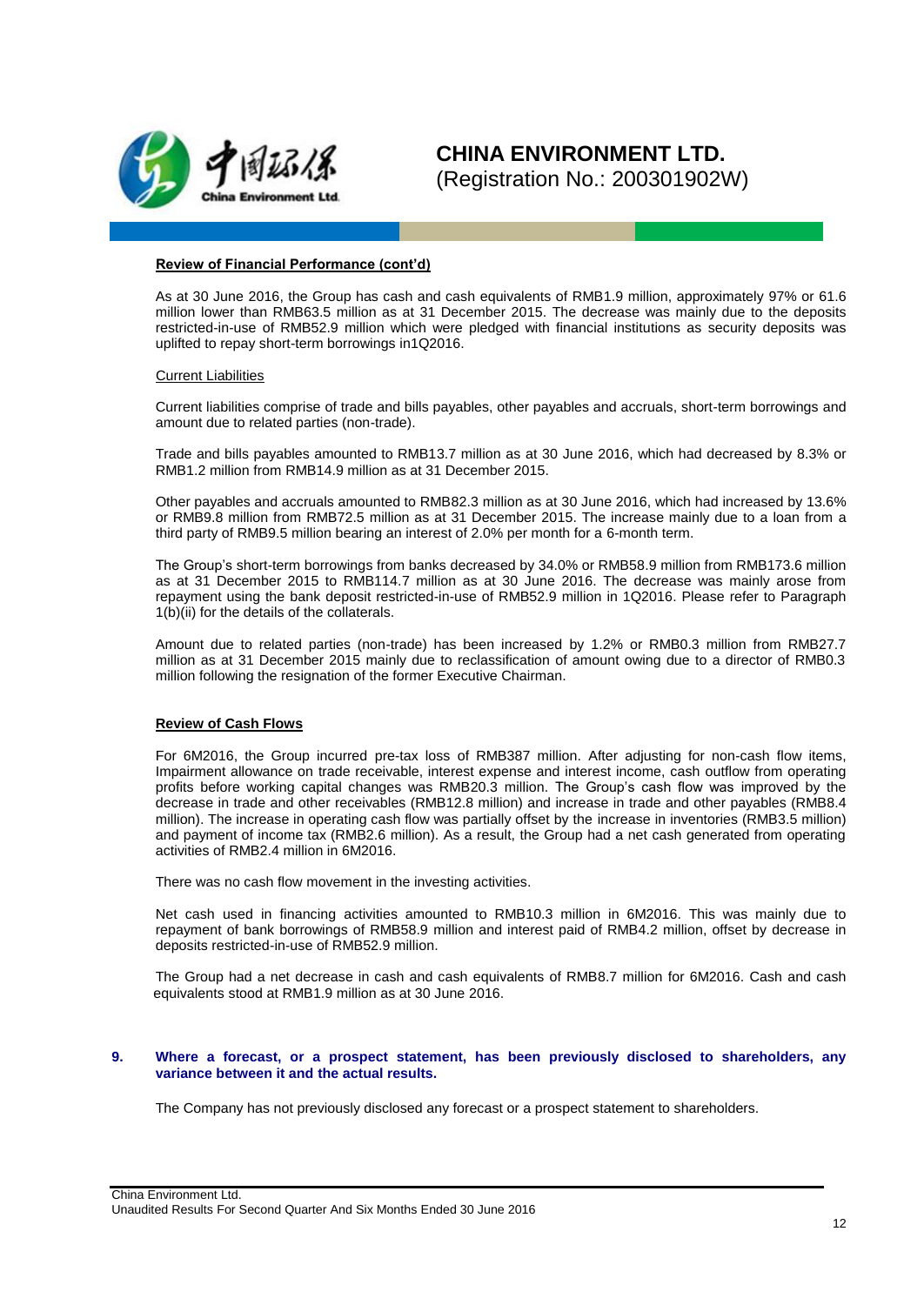

#### **10. A commentary at the date of the announcement of the significant trends and competitive conditions of the industry in which the group operates and any known factors or events that may affect the group in the next reporting period and the next 12 months.**

The Group has recently reorganised its management team, the new management's current strategy is to focus on collection (including taking legal actions where necessary) from our existing trade receivables and securing projects from customers with good payment terms only. The company is reviewing and verifying the validity and collectbility of the long outstanding trade receivables. The collectbility of the trade receivables is challenging.

Due to the slowdown in China's economy, business and economic outlook continues to be challenging. The management team will be exploring and seeking new sources of funding and financing, identifying strategic investors and collaboration opportunities with other renowned state-owned enterprises to carry out concessions and Build-Operate-Transfer (BOT) projects, as well as looking at other business models as opposed to the current Engineering, Procurement and Construction (EPC) model.

#### **11. Dividend**

#### **(a) Current Financial Period Reported On**

Any dividend declared for the current financial period reported on?

No.

#### **(b) Corresponding Period of the Immediately Preceding Financial Year**

Any dividend declared for the corresponding period of the immediately preceding financial year?

No.

#### **(c) Date payable**

Not applicable.

#### **(d) Books closure date**

Not applicable.

#### **12. If no dividend has been declared/recommended, a statement to that effect.**

No dividend has been declared or recommended for the financial period ended 30 June 2016.